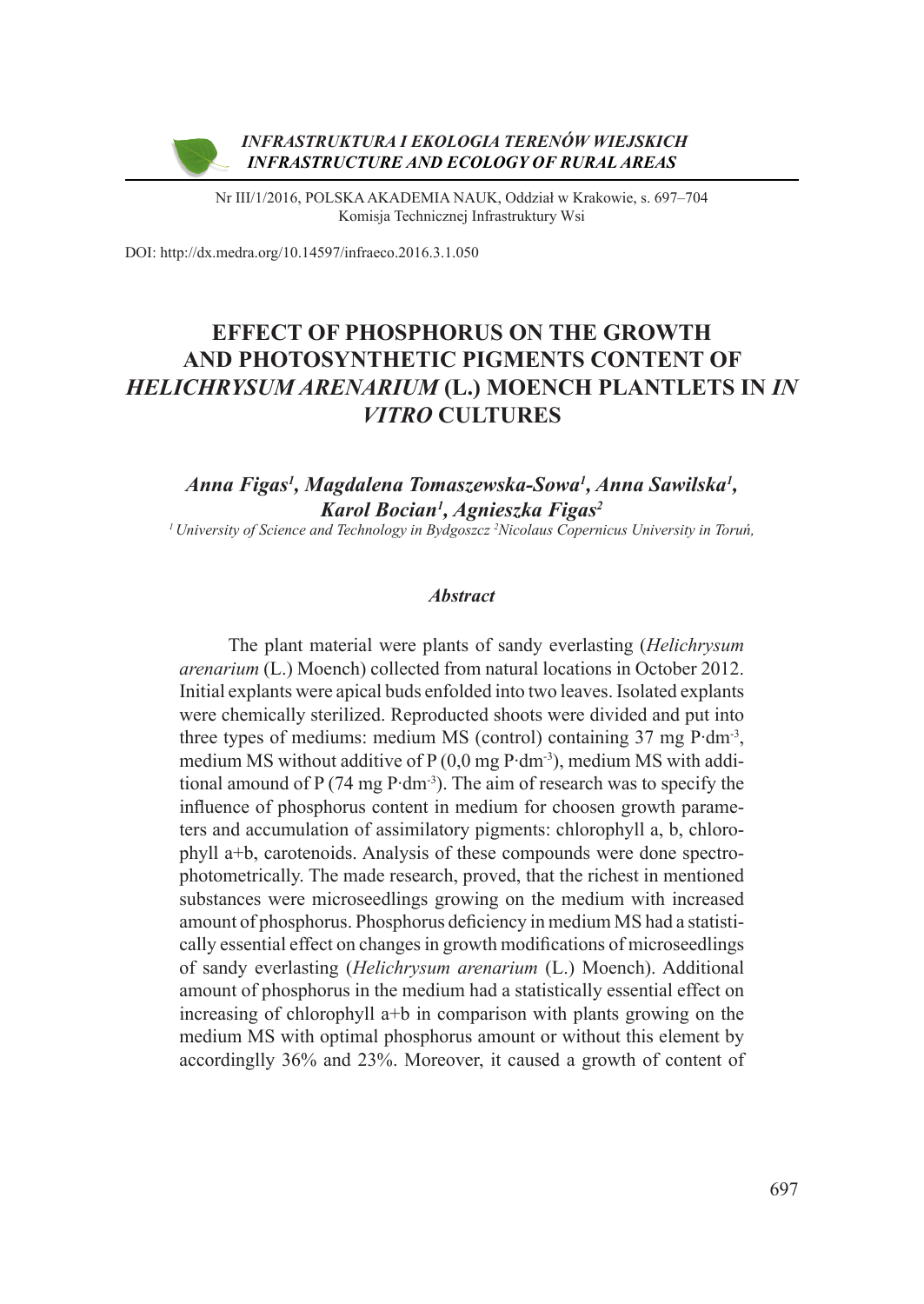chlorophyll a, b and carotenoids by accordinglly 18%, 32%, 20% in comparison with variant, where the medium MS without phosphorus was applied.

**Key words**: micropropagation, *Helichrysum arenarium*, phosphorus, bioactive substances

#### **INTRODUCTION**

Sandy everlasting (*Helichrysum arenarium* (L.) Moench) is a perennial plant of the *Asteraceae* family. In therapeutics the inflorescences of *Helichrysum arenarium* are used because of their content of biologically active compounds, which have choleretic, galley, hepatoprotective, diuretic, antithrombotic, capillary-sealing, detoxifying, antioxidative, antifungal, antiviral and antibactericidal properties (Aslan et al. 2006, Czinner et al. 2000, Lemberkovics et al. 2002, Pawlaczyk et al. 2009, Albayrak et al. 2010a, 2010b, Eroğlu et al. 2010, Stanojević et al. 2010). Cultivation of *Helichrysum arenarium* on a commercial scale using conventional methods is prohibited in Poland, because this species is under partial protection currently under the Regulation of the Minister of Environment of 9 October 2014 on the protection of plant species. One of the allowed methods for obtaining propagation material is the application of plant tissue and cell culture techniques (Sawilska and Figas 2006, Pawełczak and Bryksa-Godzisz 2008, Bryksa-Godzisz and Pawełczak 2010). In this way it is possible to win a significant amount of standard herbal material. The precise recognition of growth and development conditions of sandy everlasting will anable introduction of this species into field cultivation. Phosphorus is a necessery element for right functioning of each plant since it decides about quality and quantity of crop and cultivated plant. This element fulfills structural (phospholipidis), spare (fityna), regulating functions, takes part in process of inheritance (component of nucleic acid), energy storage (component of ATP), enzymes regulation. At the first stage of deficiency of that element in a plant there are growth modifications. Then irreversible metabolic changes, that delays plant blooming and fruiting (Marschner 1986, Ciereszko 2003, Gaj 2008, Bezak-Mazur and Stoińska 2013). In case of sandy everlasting inhibition of flowering herb lowers the quality of the material because of the lower yield obtained from the plant inflorescences.

The aim of the present research was to investigate the effect of phosphorus in MS medium for the selected parameters of growth and accumulation of certain bioactive substances: chlorophyll a+b, chlorophyll a, b, carotenoids.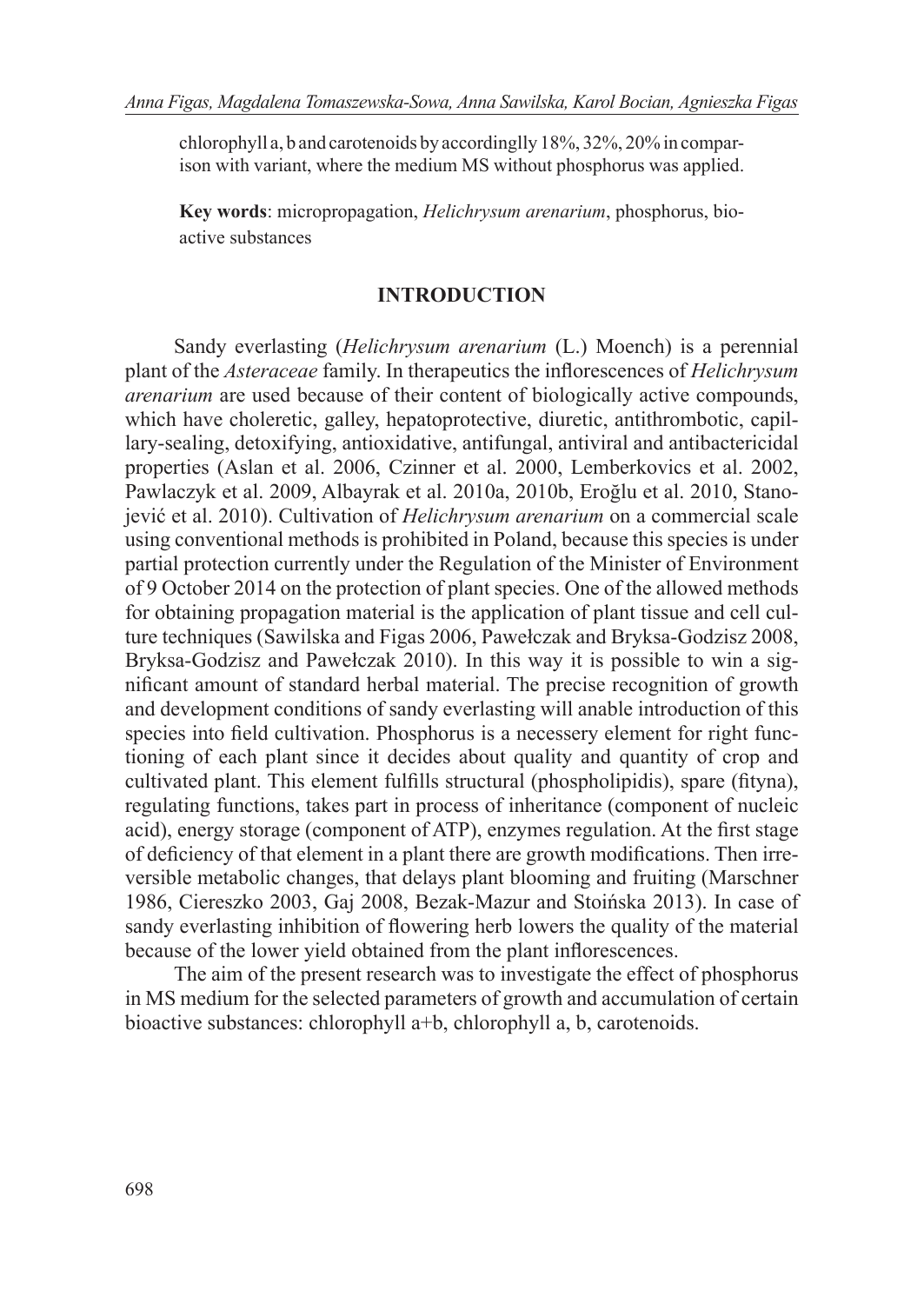### **MATERIAL AND METHOD**

The plant material was collected from natural stands in Łosiny near Chojnice, Bory Tucholskie (N 53°37' 13"; E 17°58' 43") in October 2012. Permission of sampling was granted by the Provincial Nature Conservation Office Bydgoszcz. Primary explants of *Helichrysum arenarium* (L.) Moench were initialised pical buds infolded into two leaves.

Isolated explants were chemically sterilized. In the first stage plant fragments after rinsing with tap water were dipped for 1 min. into a 70% ethanol solution for degreasing and surface pre-sterilization. Then the explants were treated with a 9%  $Ca(OCl<sub>2</sub>)$  solution with Tween 20 for 12 min. Finally, the buds were washed three times in bidistilled water. The so-sterilized explants of apical buds were inoculated on MS growth medium (Murashige and Skoog 1962) enriched with 1 mg⋅dm<sup>-3</sup> KIN (kinetin). In addition, the medium comprised 3% sucrose as carbon source and was solidified by agar (0.8%). It was adjusted to pH 5.7 and autoclaved at a pressure of 0.5 MPa at a temperature of 121°C for 25 min.

*In vitro* culture of plants was conducted in a phytotron under controlled environmental conditions: temperature of  $25 \pm 2$ °C, exposed to a 24-hour photoperiod (16 hours of light, 8 hours of dark), using fluorescent lamps Philips TLD 36W/54 emitting daylight. The quantum irradiation intensity was set up at 40  $\mu$ mol  $\cdot$  m<sup>-2</sup>  $\cdot$  s<sup>-1</sup>.

After 8 weeks of culture under aseptic conditions axillary shoots were isolated and transplanted on the proliferation medium MS with additive of 4 mg∙dm-3 KIN. After next 6 weeks of conducting the culture axillary shoots were isolated and transfered on the three variants of medium MS: medium MS (control) containing 37 mg P∙dm-3, medium MS without additive of P (0,00 mg P∙dm-3), medium MS with additional amount of P (74 mg P∙dm-3). *In vitro* culture was carried out under the same growth conditions how in the first stage of experiment.

After this stage the lenght of roots and their number were measured and it was marked content of chlorophyll a, b, carotenoids in leaf tissue. The content chloroplast pigment were tested using the method of Arnon (1960). Level of chlorophyll pigments a and b as well as carotenoids were marked in acetone extract with spectrometer using (Eppendorf BioSpectometer). Material for tests was taken from three representative microseedlings of *Helichrysum arenarium* from each repetition of given experiment variants.

In each variant 50 explants were inoculated on the growth medium and the experiment was repeated three times.

The results for the length and number of roots and the plant height and the content of bioactive substances were subjected to statistical analysis. The results were exposed to the analysis of variance and the significance of differences between means was verified with the Tukey test at the significance of  $\alpha$ =0.05.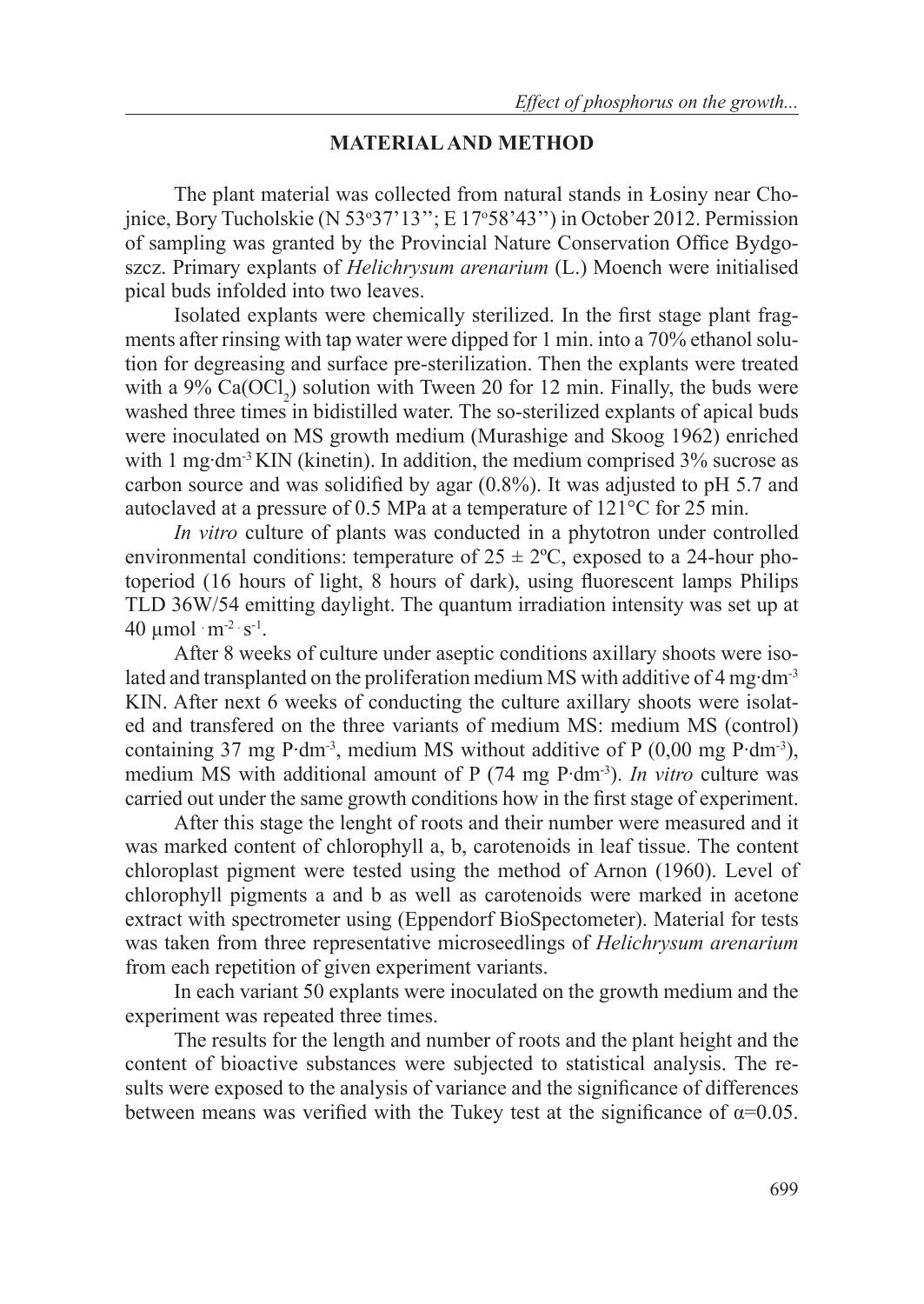Analysis of variance was performed using all the results applying 'Statistica for Windows Pl'.

## **RESULTS AND DISCUSSION**

In this experiment the plantlets, that was growing on the medium MS without of phosphorus, are characterized by considerably lower growth and larger amount of side roots in comparison with plants from variants medium with standard amount of phosphorus (37.0 mg∙dm-3) and twice phosphorus (74 mg∙dm-3) (Table 1, Fig. 1). Ciereszko (2003) announces, that deficiency of phosphorus in a first stage of activities this stressor causes changes in morphology and metabolizm, that allow to adapt to the scarce conditions. Adaptation of the plants to the deficiency of phosphorus consists in growith stopping of elongation sprout and reduction of leaves surface. Also it changes in morphology of the root consisting in growth of mass and lenght of the under-earth part of the plant as well as amount of side roots and the lenght of trichomes (Halliwell et al. 2001, Koc and Skwierawski 2008).

**Table 1.** Influence of phosphorus on the height of micropropagation seedlings of *Helichrysum arenarium* (L.) Moench after 6 weeks of culture

| The content of phos-<br>phorus in the medium<br>$MS$ (mg·dm <sup>-3</sup> ) | Mean height of<br>the plants (cm) | Mean length of<br>roots (cm) | primary roots    | Mean number of Mean number of<br>lateral roots |
|-----------------------------------------------------------------------------|-----------------------------------|------------------------------|------------------|------------------------------------------------|
| 37.0 (MS)                                                                   | $3.70 \pm 0.45a$                  | $3.70 \pm 0.48a$             | $3.80 \pm 0.80a$ | $22.60 \pm 2.09$                               |
| $74.0 (MS+P)$                                                               | $4.30 \pm 0.97a$                  | $2.50 \pm 0.38a$             | $4.80 \pm 1.44a$ | $24.40 \pm 3.13b$                              |
| $0.0$ (MS-P)                                                                | $2.50\pm0.56b$                    | $2.08 \pm 0.29a$             | $4.60 \pm 1.01a$ | $45.00 \pm 3.68a$                              |

Results are mean  $\pm$  SD (standard deviation); means followed by the same letter do not differ significantly at  $\alpha = 0.05$ 

Phosphorus is the most important nutritional element in improvement of photosynthesis (Bisht and Chandel 1991). Phosphorus addition into the medium can in a direct and indirect way influence the growht of the key enzyme of photosynthesis – carboxydismutaze (also called RuBisCO – ribulose bisphosphate carboxylase-oxygenase) (Usuda and Shimogavara 1991, Rao and Terry 1995, Pieters et al. 2001) and thereby the photosynthetic activity of the plant.

The assimilatory pigments (chlorophyll and carotenoids) are chemical connections that influence intensity of photosynthesis so the production of biomass. In case of chlorophyll a, b there was not stated considerably diferences in extract from plantlets of sandy everlasting. In the carried out experiment the additional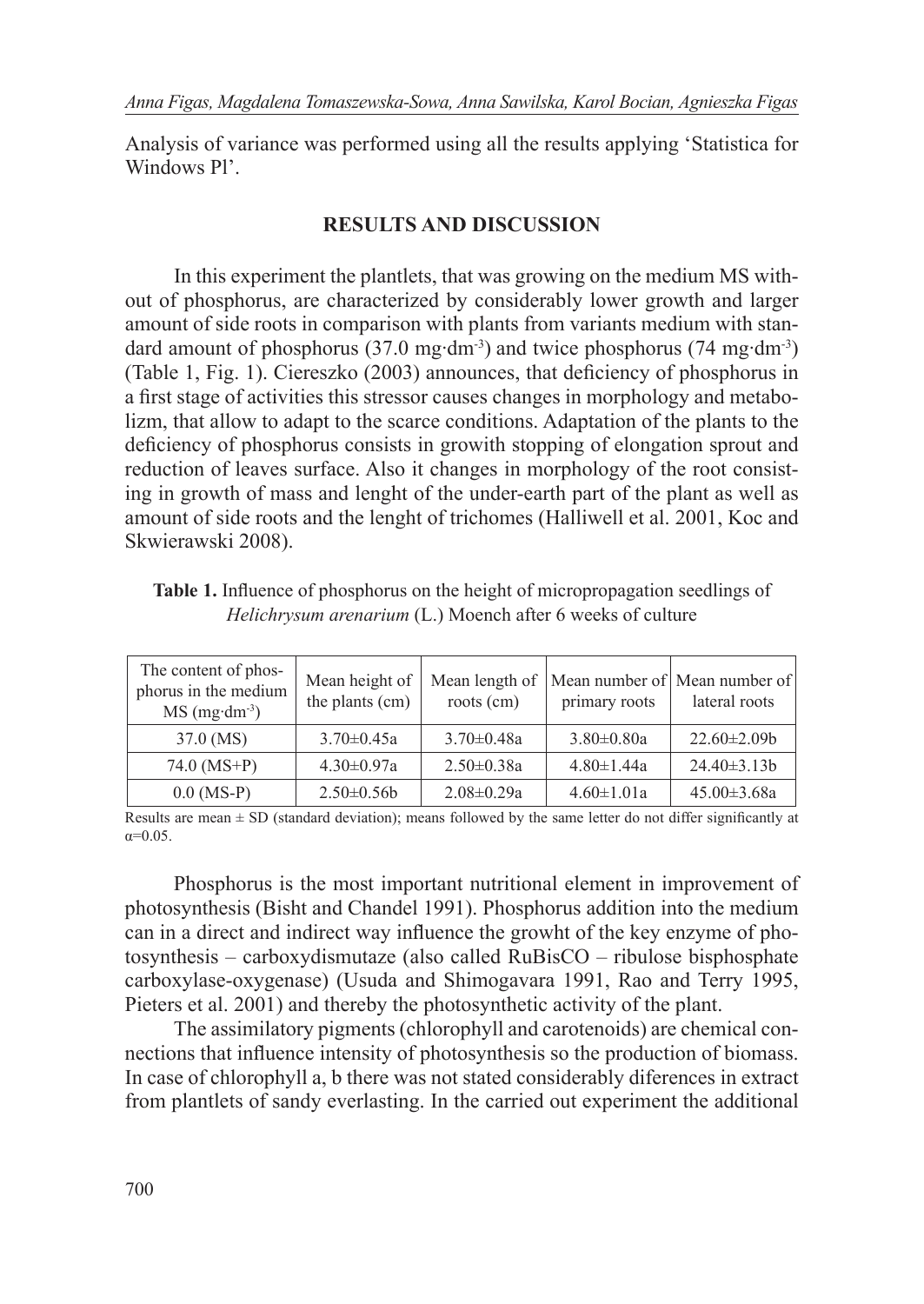amount of P in medium influenced increased of chlorophyll a+b. Its amount was higher comparison with the plants growing on medium MS with standard amount of phosphorus and without that element by accordinglly 36% and 23% (Table 2). Similar tendency in growth of chlorophyll as a result of application of phosphoric fertilization were observed in case of asparagus *Asparagus racemosus* (Willd.) belonging to the family *Asteraceae* (Vijay et al. 2009).



**Figure 1.** Micropropagation seedlings of sandy everlasting (*Helichrysum arenarium* (L.) Moench) on MS medium with twice the amount of phosphorus (74 mg ∙dm-3) (A), and MS medium withaut phosphorus (B)

A.

**Table 2.** Content of chlorophyll a, b, a+b and carotenoids in micropropagation seedlings *Helichrysum arenarium* (L.) Moench (mgg<sup>-1</sup> fresh matter) after 6 weeks of culture

| The content of phospho-<br>rus in the medium MS<br>$(mg\cdot dm^{-3})$ | Chlorophyll a      |                    | Chlorophyll b   Chlorophyll a+b | Carotenoids        |
|------------------------------------------------------------------------|--------------------|--------------------|---------------------------------|--------------------|
| 37,0 (MS)                                                              | $1.261 \pm 0.042a$ | $0.419 \pm 0.042a$ | $1.682 \pm 0.078b$              | $0.569 \pm 0.078a$ |
| 74.0 (MS+P)                                                            | $1.410 \pm 0.072a$ | $0.871 \pm 0.023a$ | $2.279 \pm 0.069a$              | $0.720 \pm 0.057a$ |
| $0.0$ (MS-P)                                                           | $1.201 \pm 0.021a$ | $0.662 \pm 0.053a$ | $1.851 \pm 0.043b$              | $0.590 \pm 0.039a$ |

Results are mean  $\pm$  SD (standard deviation); means followed by the same letter do not differ significantly at  $α=0.05$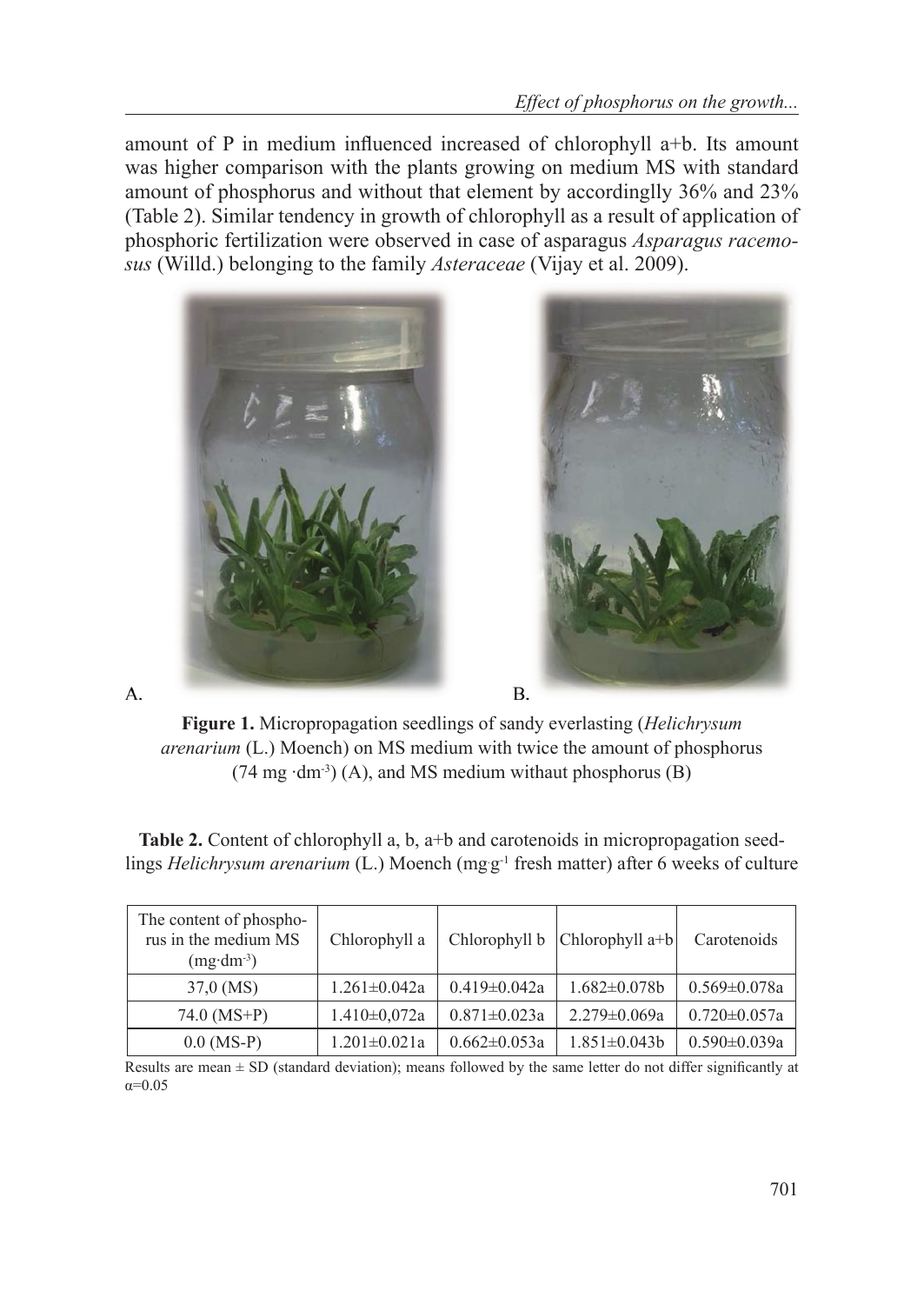In case of carotenoids it was not stated considerably differences in extract from plantlets of sandy everlasting. However, the analysis carried out showed, that the richest in these substances plantlets were these growing up on the medium with increased amount of phosphorus. Application of the additional amount of that macronutrient caused increase of carotenoids by 20% in comparison with variant, in that the medium MS without phosphorus was applied.

# **CONCLUSIONS**

Phosphorus deficiency in the medium MS considerably influenced changes in growth modification of sandy everlasting (Helichrysum arenarium (L.) Moench). Microseedlings that were growing on the medium with additional amount of phosphorus contained considerably more of general of chlorophyll (a+b) in comparison with variant with standard amount of phosphorus and without that element, accordingly by 36% and 23%. Changeability of morphological and metabolic features of sandy everlasting that were result of phosphorus addition to the medium MS, shows higher requirements of that plant in relation to this macronutrient. It is necessery to continue that research, in order to take into account this tendency in moving of sandy everlasting to the field cultivation.

# **REFERENCES**

Arnon, M.J. (1960). Chemistry and biochemistry of plant pigments. T.W. Goodwin (ed.), Academic Press, London. p 489.

Albayrak, S., Aksoy, A., Sagdic, O., Hamzaoglu, E. (2010a). Compositions, antioxidant and antimicrobial activities of *Helichrysum* (Asteraceae) species collected from Turkey. Food Chemistry, 119, 114–122. doi: 10.1016/j.foodchem.2009.06.003

Albayrak, S., Aksoy, A., Sagdic, O., Budak U. (2010b). Phenolic compounds and antioxidant and antimicrobial properties of *Helichrysum* species collected from eastern Anatolia, Turkey. Turkish Journal of Biology, 34, 463-473. doi:10.3906/biy-0901-4

Aslan, M., Özçelik, B., Orhan I. (2006). Screening of antibacterial, antifungal and antiviral properties of the selected Turkish *Helichrysum* species. Planta Medica, 72, 997- 997. doi:10.1055/s-2006-949845

Bezak-Mazur, E., Stoińska, R. (2013). The importance of phosphorus in the environment – review article. Archiwum Gospodarki Odpadami i Ochrony Środowiska 15(3), 33-42 (in Polish).

Bisht, J.K., Chandel, A.S. (1991). Effect of integrated nutrient management of leaf area index photosynthetic rate and agronomic and physiological efficiencies of soyabean (*Glycine max*.). Indian Journal of Agronomy, 36, 129-132.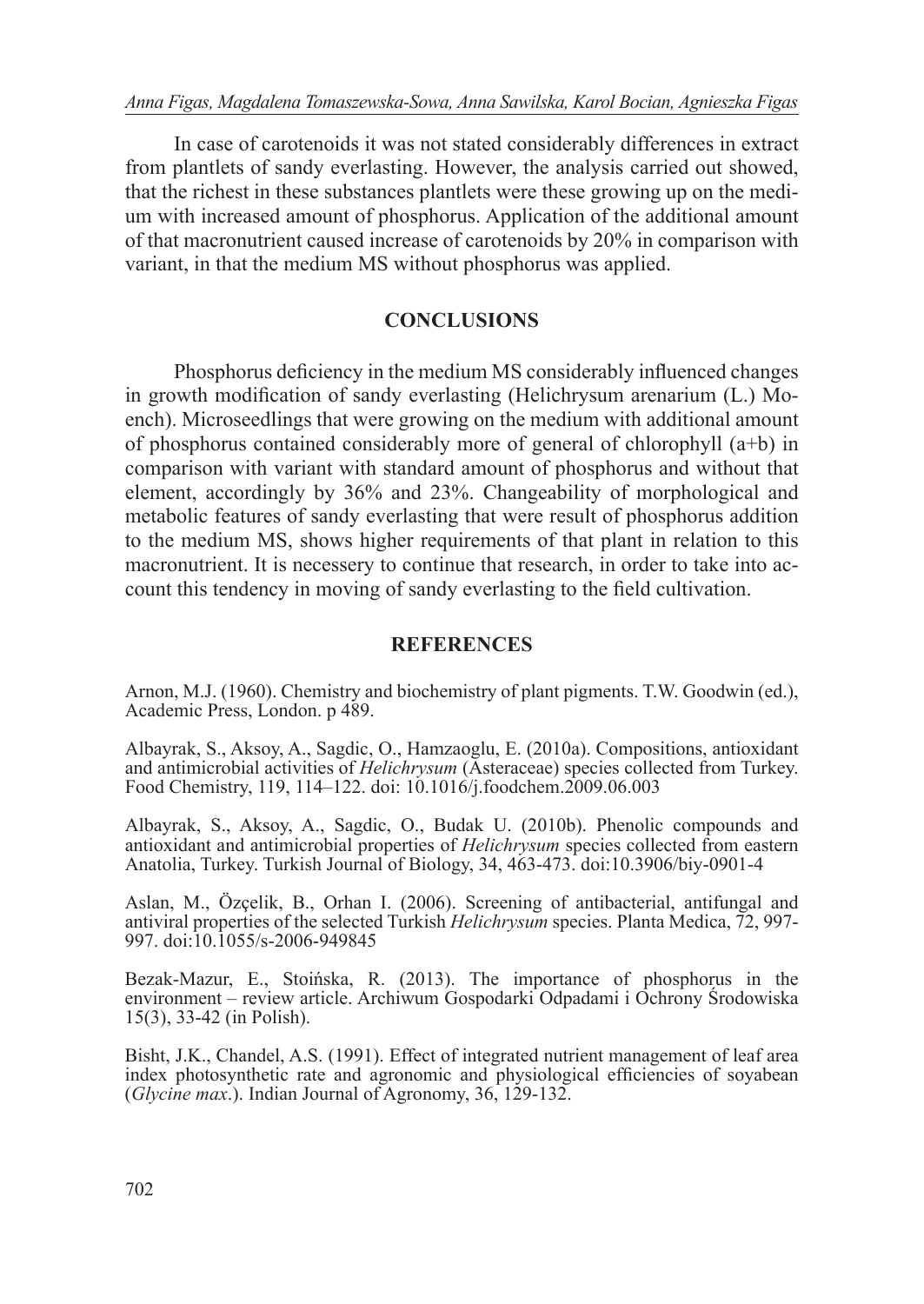Bryksa-Godzisz,M., Pawełczak, A. (2010). *In vitro* propagation of the yellow everlasting (*Helichrysum arenarium* (L.) Moench) from root explants. Propagation of Ornamental Plants 10(1), 14-17.

Ciereszko, I. (2003). Molekularne podstawy odpowiedzi roślin na niedobór fosforanu. Postępy Biologii Komórki 30, 1-19 (in Polish).

Czinner, E., Hagymasi, K., Blazovics, A. (2000). *In vitro* antioxidant properties of Helichrysum arenarium (L.) Moench. Journals of Ethnopharmacology, 73, 437-443.

Eroğlu, H.E., Hamzaoğlu, E., Aksoy, A., Budak, U., Albayrak, S. (2010). Cytogenetic effects of *Helichrysum arenarium* in human lymphocytes cultures. Turkish Journal of Biology, 34, 253-259. doi:10.3906/biy-0906-31

Gaj, R. (2008). Zrównoważona gospodarka fosforem w glebie i roślinie w warunkach intensywnej produkcji roślinnej. Fertilizers and Fertilization, 33, p 143 (in Polish).

Halliwell, D.J., Mckelvie, I.D., Hart B.T., Dunhill, R.H. (2001). Hydrolisys of triphosphate from detergents in a rural waste water system. Water Research, 35, 448-454.

Koc, J., Skwierawski, A. (2008). Quantity indicators and conditions of phosphorus export from rural catchment basins to surface water. Prace naukowe Uniwersytetu Ekonomicznego we Wrocławiu, 4, 122-151 (in Polish).

Lemberkovics, E., Czinner, E., Szentmihalyi, K., Balazs, A., Szoke, E. (2002). Comparative evaluation of *Helichrysi flos* herbal extracts as dietary sources of plant polyphenols, and macro – and microelements. Food Chemistry, 78, 119-127.

Marschner, H. (1986). Mineral nutrition of higher plants. Academic Press, London. p 651.

Murashige, T., Skoog, F. (1962). A revised medium for rapid growth and bioassays with tobacco tissue cultures. Physiologia Plantarum, 15, 473-497.

Pawełczak, A., Bryksa-Godzisz, M. (2008). Mikrorozmnażanie kocanek piaskowych (*Helichrysum arenarium* (L.) Moench) z pąków kątowych. Zeszyty Problemowe Postępów Nauk Rolniczych, 527, 247-254 (in Polish).

Pawlaczyk, I., Czerchawski, L., Pilecki, W., Lamer-Zarawska, E., Gancarz, R. (2009). Polyphenolic-polysaccharide compounds from selected medicinal plants of *Asteraceae* and *Rosaceae* families: Chemical characterization and blood anticoagulant activity. Carbohydrate Polymers, 77, 568-575.

Pieters, A., Paul, M.J., Lawlor, D.W. (2001). Low sink demand limits photosynthesis under P deficiency. Journal of Experimental Botany, 52, 1083-1091.

Rao, I.M. Terry, N. (1995). Leaf phosphate status, photosynthesis and carbon partitioning in sugar beet IV. Changes with time following increased supply of phosphate to lowphosphate plants. Plant Physiology, 107, 1313-1321.

Sawilska, A., Figas, A. (2006). Micropropagation of *Helichrysum arenarium* (L) Moench. Biotechnology, Scientific Pedagogical Publishing, Č. Budějovice. Czech Republic, 721-723.